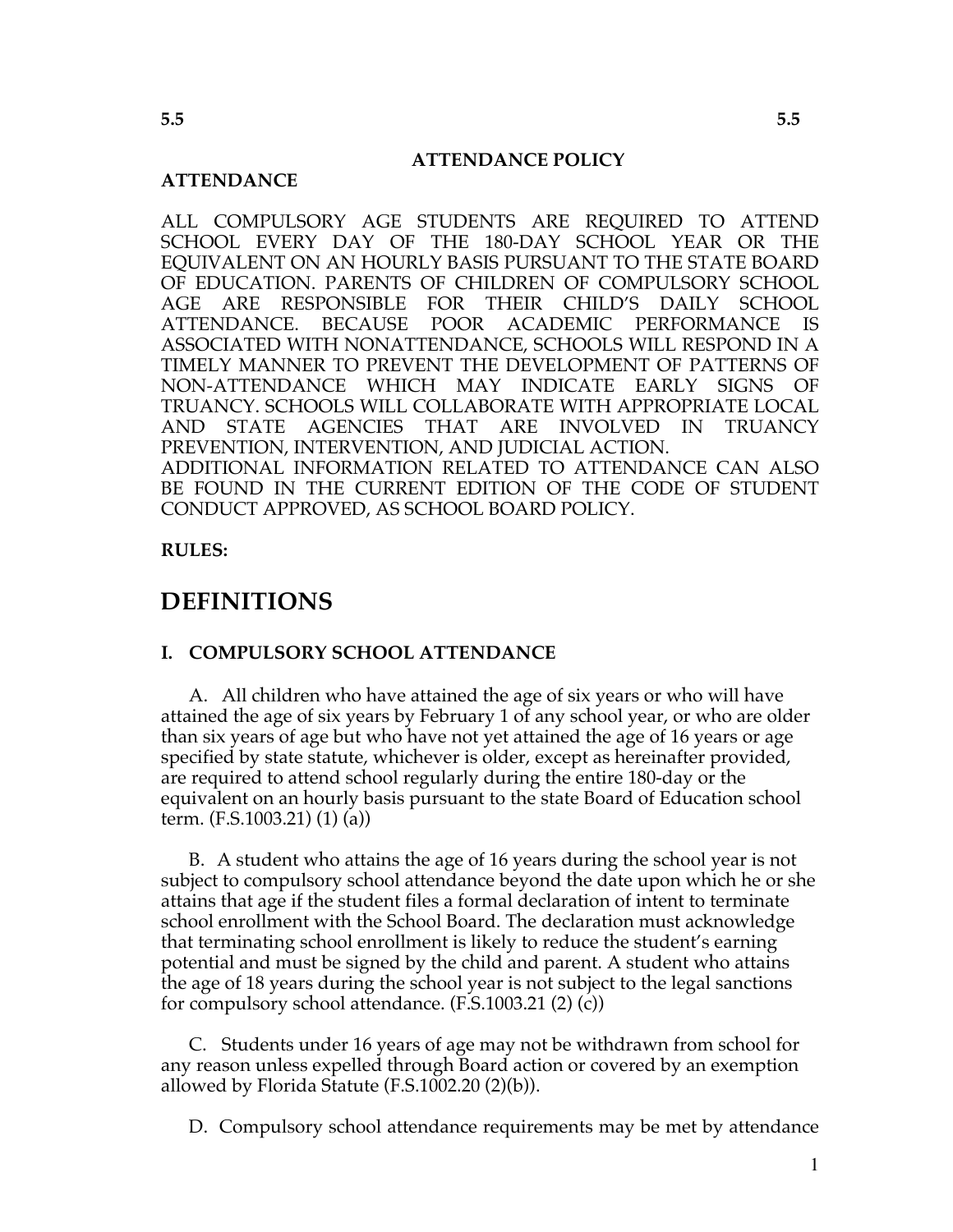in a home education program (F.S.1002.01 (2) (b) 20 (2)(b).

1. A "home education program" means the sequentially progressive instruction of a student directed by his or her parent in order to satisfy the attendance requirements of S.S. 1002.41, 1003.01(4) and 1003.21 (1). (F.S. 1002.01(1))

E. For students enrolled in Department of Juvenile Justice Programs, the compulsory school attendance requirement is governed by state law and regulations and includes a longer term (F.S. 1003.52).

### **II. PATTERNS OF NON-ATTENDANCE**

Non-attendance for instructional activities is established by tardiness, early-sign-outs, or absences for all or any part of the day. The District recommends that students attend school every day.

A. Unless acceptable documentation is presented/submitted, an accumulation of daily unexcused absences by tardiness, or early signouts that equals 5 days (30 hours) in a marking period or 10 days (60 hours) within two marking periods may establish a pattern of nonattendance.

B. If the student exhibits a pattern of nonattendance, principals may request documentation for subsequent absences. (F.S. 1003.24(4)) Nonattendance for instructional activities is established by tardiness, earlysign-outs, or absences for all or any part of the day.

C. "Habitual truant" means a student who has 15 unexcused absences within 90 calendar days with or without the knowledge or justifiable consent of the child's parent, is subject to compulsory school attendance under s. 1003.21 (1) and (2) (a), and is not exempt under F.S.1003.21 (3) or s. 1003.24, or by meeting the criteria for any other exemption specified by law or rules of the State Board of Education. (F.S.1003.01 (8)).

D. Home Education Program: For Home Education attendance requirements see Board Policy # 6000.1 (F.S. 1003.26(f)).

### **III. ABSENCES**

### A. **EXCUSED ABSENCES**

Students must be in school unless the absence has been permitted or excused for one of the reasons listed below (F.S. 1003.24(4), 1003.26)

1. Illness of student.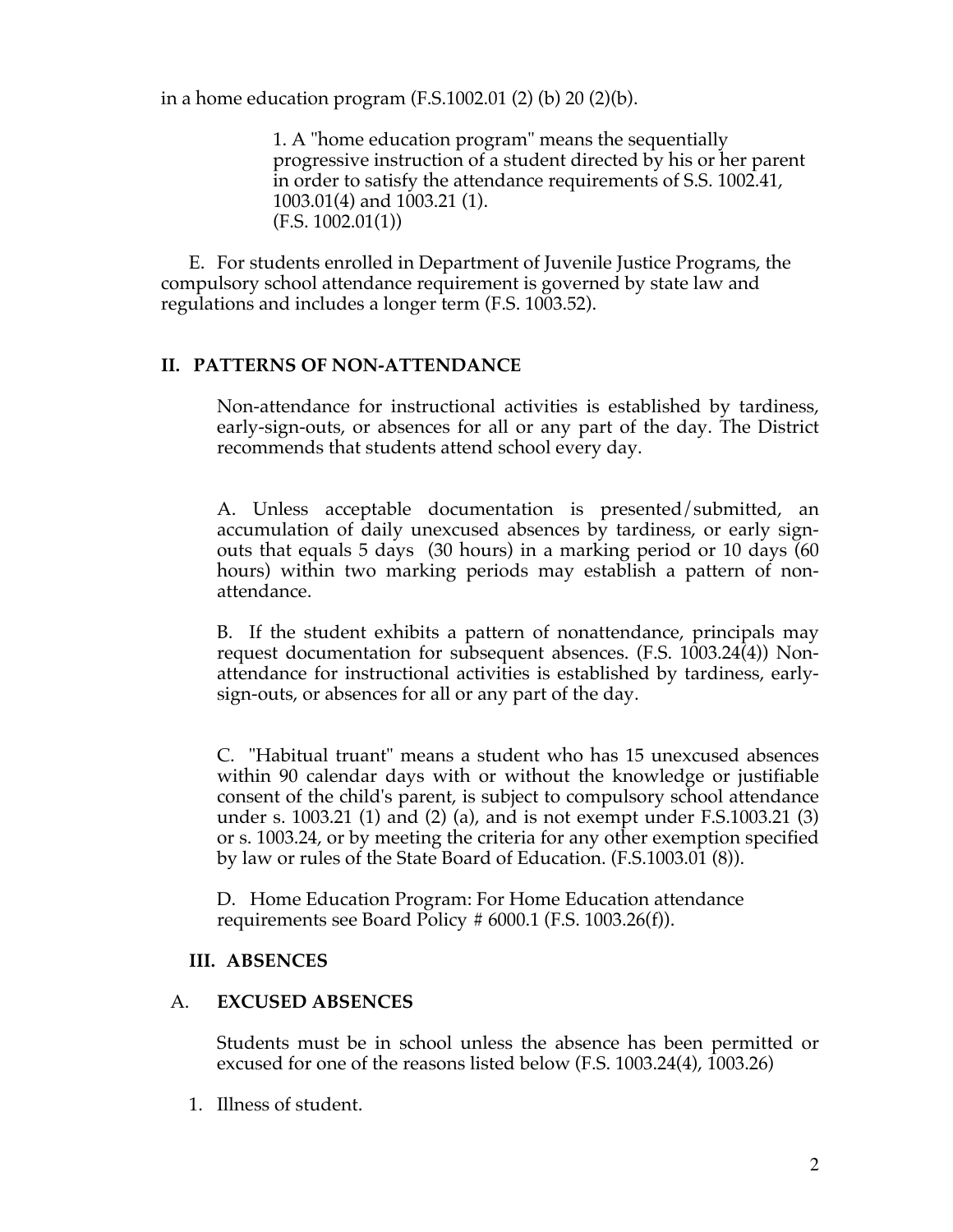- 2. Illness of an immediate family member.
- 3. Death in the family.
- 4. Religious holidays of the student's own faith.
- 5. Required court appearance or subpoena.
- 6. Special event. Examples of special events include important public functions, educational enrichment activities, conferences, state/national competitions, college/university campus tour/visit as well as exceptional cases of family need.
- 7. Scheduled medical or dental appointment.
- 8. Students having, or suspected of having, a communicable disease or infestation which can be transmitted are to be excluded from school and are not allowed to return to school until they no longer present a health hazard (F.S. 1003.22). Examples of communicable diseases and infestations include, but are not limited to, fleas, head lice, ringworm, impetigo and scabies. Students are allowed a maximum of five excused days absence for each infestation of head lice.
- 9. Students on field trips, and students who attend alternative to suspension programs or in internal in-school suspensions are not considered absent.

### **B. UNEXCUSED ABSENCES**

Absences not excused as defined in the previous section, are considered unexcused.

- 1. Students without a completed Certificate of Immunization indicating compliance with the current required schedule of immunizations will not be allowed to attend classes until this document is provided or a waiver is obtained. Absences due to non-compliance with immunization requirements shall be considered unexcused. (F.S. 1003.22(1
- 2. For students transferring into Broward County, including but not limited to foster care students, or homeless students, a temporary 30-day waiver of both health examination documents and certificates of immunization must be granted.  $(F.S. 1003.22(1) (5) (e))$
- 3. Students who have been externally suspended may be offered an opportunity to participate in an alternative to suspension program. If they do not attend, the assigned days, the absences will be considered suspensions. For a student with a disability (SWD) if FAPE (Free and Appropriate Public Education) is provided and the student does not attend, the student will be marked absent based on this attendance policy. The SWD will be permitted to make up work whether they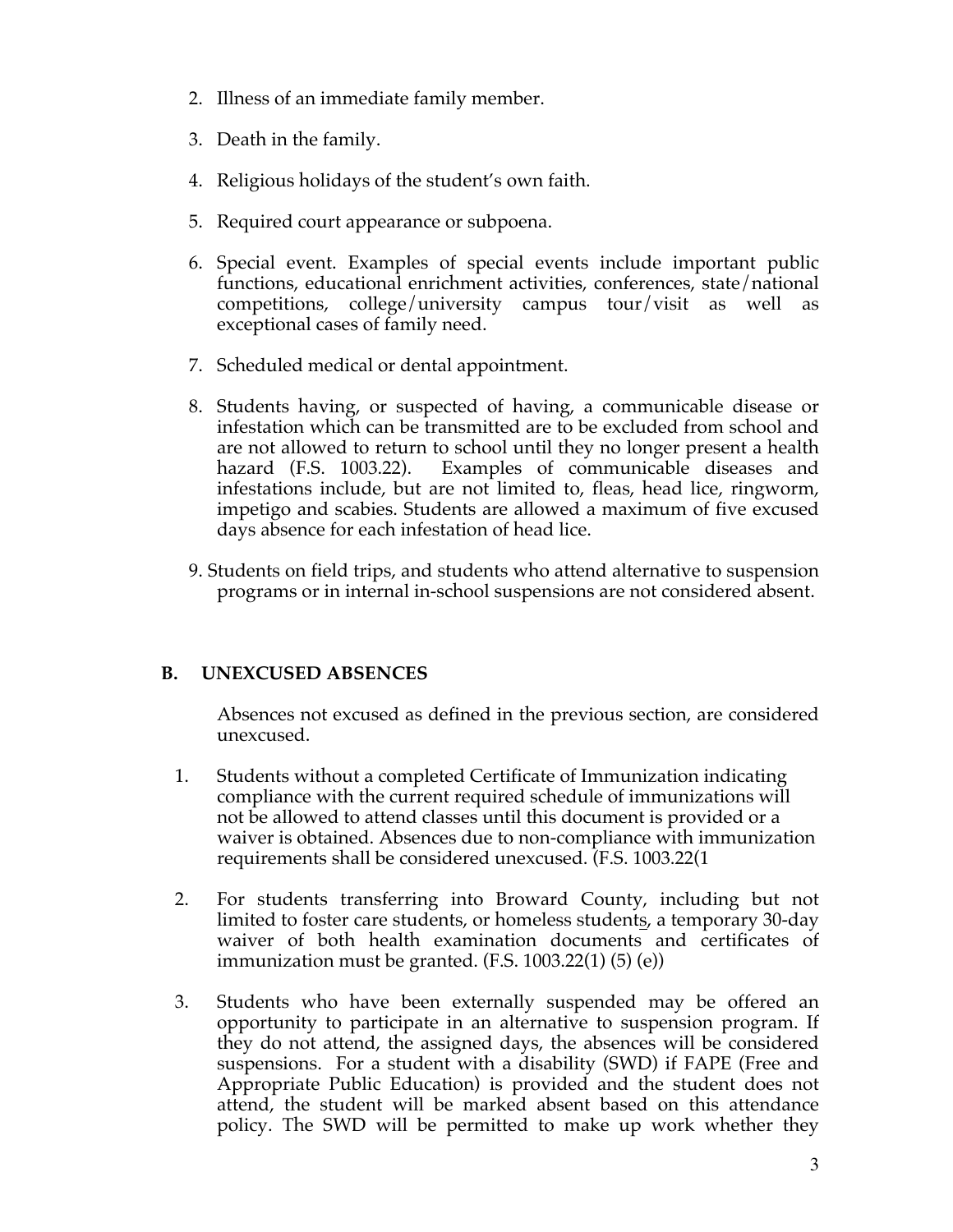attend the alternative to suspension program or not.

### **NOTE: For make-up work, refer to Policy 6000.1: Student Progression**

## **C. TARDINESS**

Tardiness is defined as a student not being in the classroom when the class is scheduled to begin.

- 1. Parents must follow the same process to excuse a tardy as they do to excuse an absence.
- 2. Excessive tardiness will be addressed on a case–by–case basis to determine if there is a pattern of non- attendance. Non-attendance for instructional activities is established by tardiness, early-sign-outs, or absences for all or any part of the day.
- 3. Tardiness to any class without documentation may be considered unexcused.
- 4. Habitual tardiness is defined as being tardy 5 times within a marking period.
- 5. Principals have the discretion to excuse tardiness for extenuating circumstances.

6. Unless excused under the provisions of this policy, accumulated tardiness will be recorded as unexcused absences. (F.S. 1003.02 (1) (b))

## **D. EARLY SIGN-OUTS**

- 1. No students shall be released within the final 30 minutes of the school day unless the principal/designee determines it is an emergency.
- 2. All schools will establish procedures for early release that ensure that all students are treated consistently.
- 3. Excessive early sign-outs will be addressed on a case-by-case basis to determine if there is a pattern of non-attendance. Nonattendance for instructional activities is established by tardiness, early-sign-outs, or absences for all or any part of the day.
- 4. Unless excused under the provisions of this policy, accumulated early sign-outs will be recorded as unexcused absences. (F.S.  $1003.02(1)(b)$

# **STUDENTS' RIGHTS AND RESPONSIBILITIES**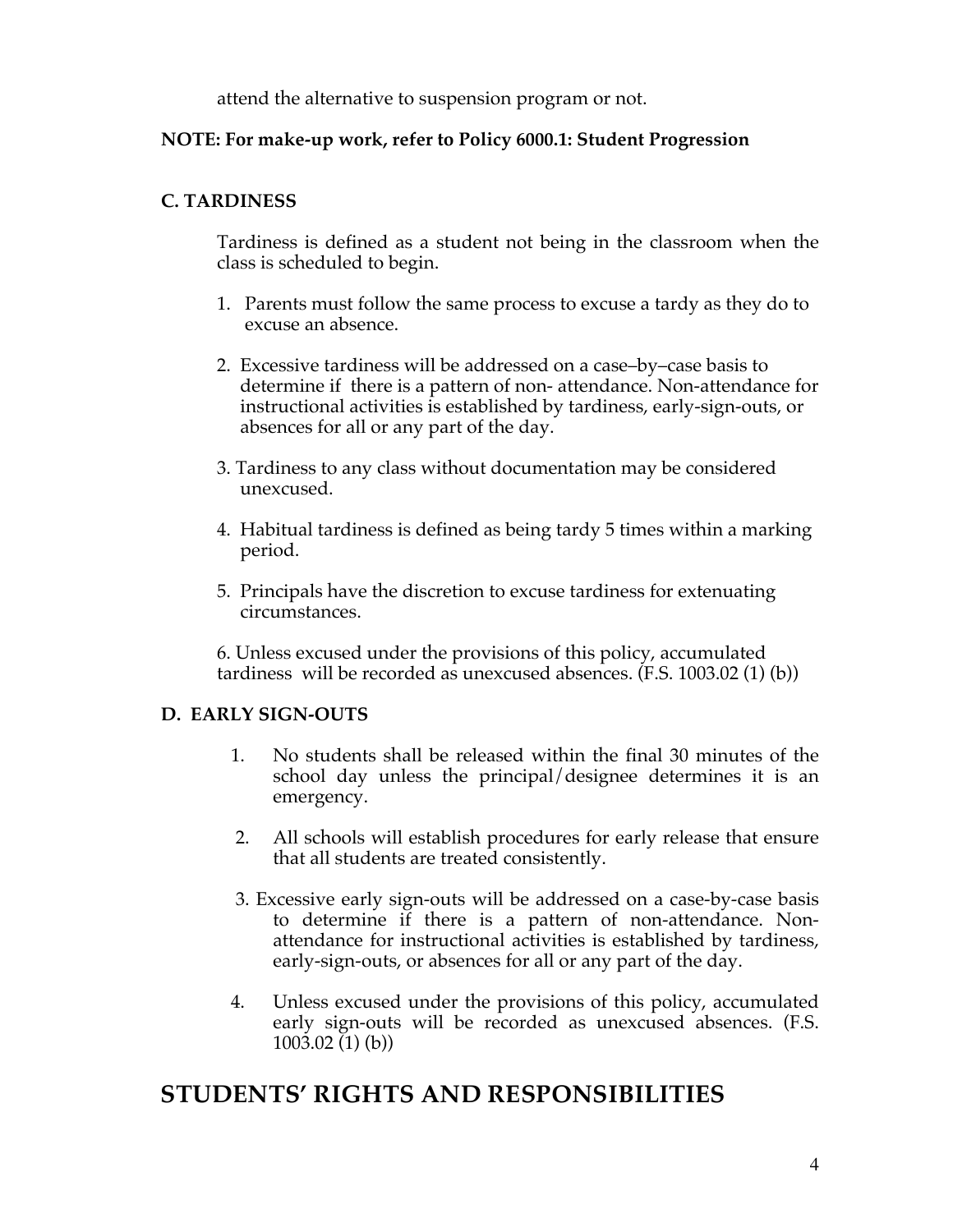### **1. RULES**

- a. Students when age-appropriate, have a responsibility to ask their parents to notify the school when they are absent.
- b. Students must maintain current classroom assignments while on internal suspension and turn in work daily.
- c. Students who are married, are parents, or are expectant parents have the right to remain in the regular school program or attend a special center program tailored to their specific needs.

Note: For additional information on students' rights and responsibilities, see the Code of Student Conduct as well as the Driving Privileges & Attendance section of this policy.

# **PARENTS' RIGHTS AND RESPONSIBILITIES**

- 1. Parents have a right to be informed of the attendance responsibilities and consequences for truancy for both parents and students as described in the Code of Student Conduct.
- 2. Each parent of a child of compulsory school attendance age is responsible for the child's school attendance as required by law. (F.S. 1003.24)
- 3. Parents must report their child's absence in accordance with the procedures in the Code of Student Conduct. The parent shall provide documentation of illness from a physician or public health unit, if requested.
- 4. Parents have the right to request a hearing if they refuse to participate in the interventions developed by the child study team because they believe that those interventions are unnecessary or inappropriate.  $(F.S.1003.26(1)$  (b) (e))
- 5. The parents of a student expected to miss at least 15 consecutive school days due to illness, medical condition, or social/emotional reasons, or who would miss excessive days intermittently throughout the school year for the same reasons, and could benefit from instruction should notify the school and request a copy of the Hospital/Homebound referral packet.
- 6. Parents have a right to be notified if their child misses school and the parents have not reported the absence to the school (1003.26(1)).
- 7. It is the parents' responsibility to maintain current contact information including telephone numbers with the school's registrar. Failure to comply may include the school needing to contact the proper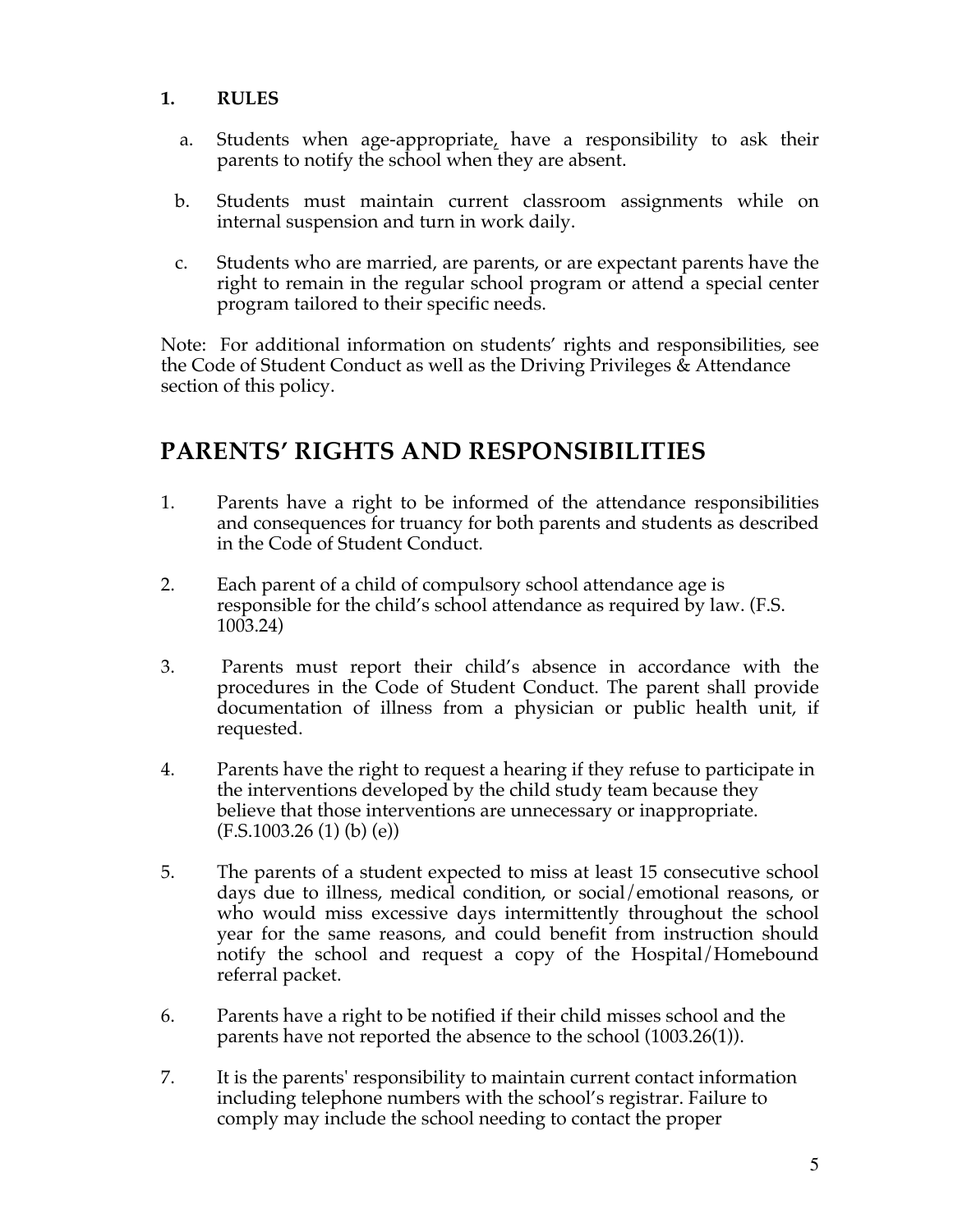authorities.

- 8. Florida law supports the active involvement of parents\* until the student graduates from school (F.S. 743.07, 1003.26; 1003.21). It is presumed that students are dependent students (as defined by FERPA 34 C.F.R. §99.31(a)(8) and by Internal Revenue Code § 152). Parents will be notified that when a student reaches the age of majority (18 years of age), the parent shall continue to perform the parental functions of a dependent student, including, but not limited to, provide excusal of absences and tardiness, permission slips for early release, field trips, other activities, as necessary, and to register or terminate (withdraw) school enrollment, until the student graduates, except under the following circumstances:
	- (1) The student has submitted specific and acceptable documentation (such as rental agreement, lease etc.) to establish that he or she is independent of his/her parents and that the presumption of a dependent student does not apply to him or her.
	- (2) The student has been emancipated in compliance with Florida laws (FS 1003.21(1)(c), F.S. 743.07).
	- (3) When the student has no parent and this fact is verified by the school administration (e.g. by communications with relatives, the Homeless Education Program, or the Florida Department of Children and Families, as is appropriate).

\* The term parent is defined to include biological parents, any guardian, any person in a parental relationship or "any person exercising supervisory authority over a student in place of the parent." 1000.21(5),F.S.

# **SCHOOL/DISTRICT RESPONSIBILITIES**

### **1. MAINTAINING RECORDS AND IMPLEMENTING INTERVENTIONS**

- a. Each principal must make the necessary provisions to ensure that all school attendance reports are accurate and timely and must provide the necessary training opportunities for staff to accurately report attendance (F.S.1003.23 (1)). Principals are required to maintain an attendance record which shows the absence or attendance of each child enrolled for each school day of the year. (F.S.1003.23 (2)).
- b. Upon each unexcused absence, the school shall contact the student's parent in a timely manner (F.S1003.26 (1) (a
- c. If a student has accumulated five days (30 hours) of absences in a marking period or 10 days (60 hours) within, two marking periods, the principal/designee shall determine if there may be a pattern of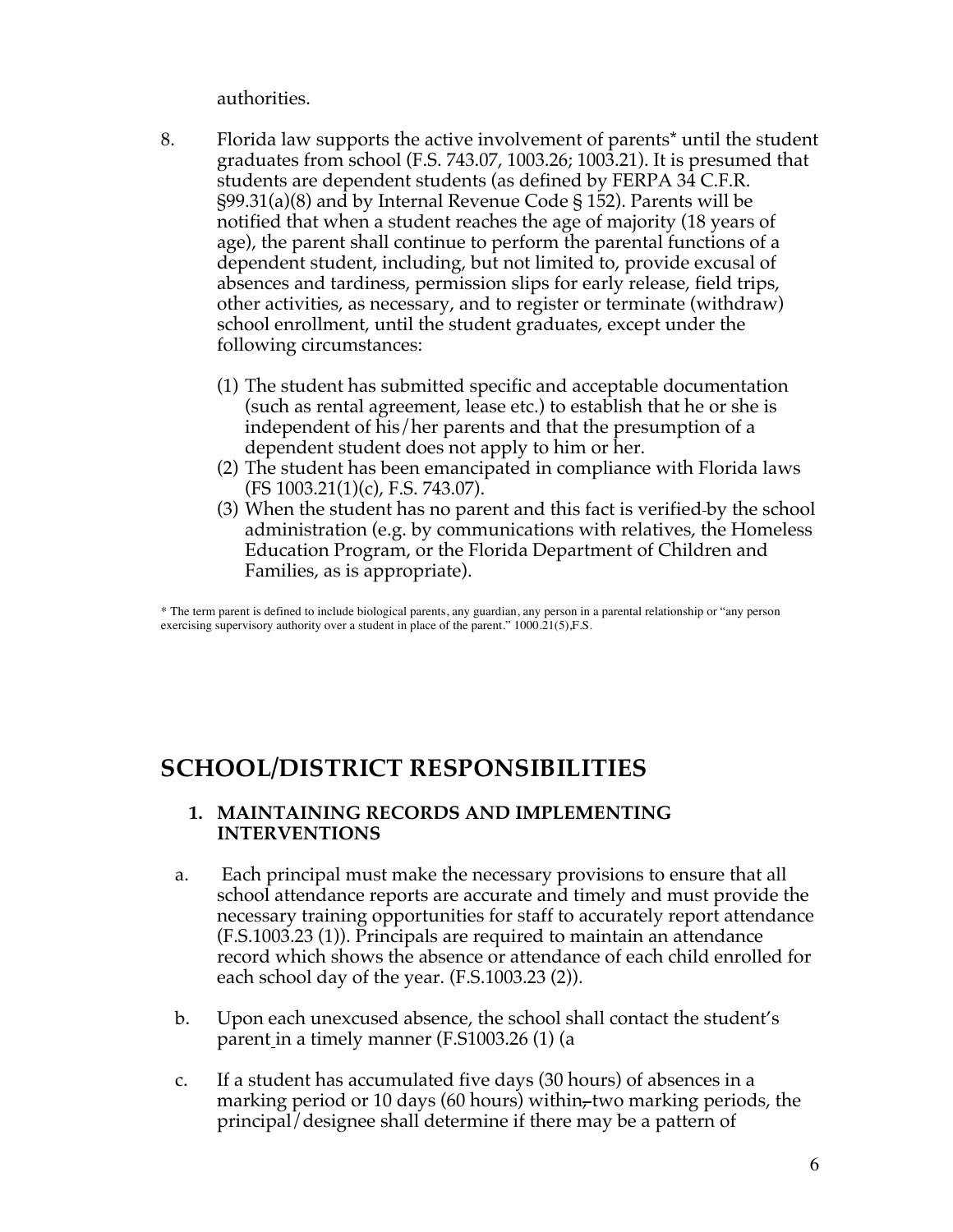nonattendance. If there is no acceptable documentation, the principal/designee shall refer the student to the Collaborative Problem Solving Team to determine if early patterns of truancy are developing, and provide appropriate interventions. (F.S.1003.26(1)(b)).

- d. The principal/designee shall provide a Hospital/Homebound referral packet to the parent of a child who is expected to miss at least 15 or more consecutive school days due to illness, medical condition, or social/ emotional reasons, or who would miss excessive days intermittently throughout the year for the same reasons.
- e. If the parent or guardian of a child who has been identified as exhibiting a pattern of non-attendance enrolls the child in a home education program, the Superintendent/designee shall refer the parent to a home education review committee composed of the district contact person for home education and at least two home educators selected by the parent from a district list of all home educators who have conducted a home education program for at least three years and have indicated a willingness to serve on the committee.

# **DRIVING PRIVILEGES AND ATTENDANCE**

Florida Statute 322.091 and 1003.27(2)(b) requires school districts to report to the Division of Highway Safety and Motor Vehicles (DHSMV) the names, dates of birth, sex and social security numbers of students ages 14–18 who accumulate 15 unexcused absences in any consecutive 90 calendar day period. Districts are also required to hold hardship hearings if requested by a student whose license has been suspended. The Board authorizes the Superintendent to develop administrative procedures to implement this legislation.

- a. The principal/designee will conduct the hardship hearing within 30 calendar days of receiving the request in accordance with the procedures established by the Superintendent.
- b. Students are eligible to have their driving privileges reinstated if they accumulate 30 consecutive days of attendance.

# **CONSEQUENCES RELATED TO TRUANCY**

- a. A child who is found to be truant may be taken to the Juvenile Assessment Center or other locations that are established by the school district to receive students who are absent from school. It is the responsibility of the Law Enforcement Officer to call the school to determine if the child is legitimately out of school.
- b. Students 14-18 years of age who have 15 unexcused absences within 90 calendar days and have a driver's license will have their driver's license suspended by the Division of Highway Safety and Motor Vehicles or